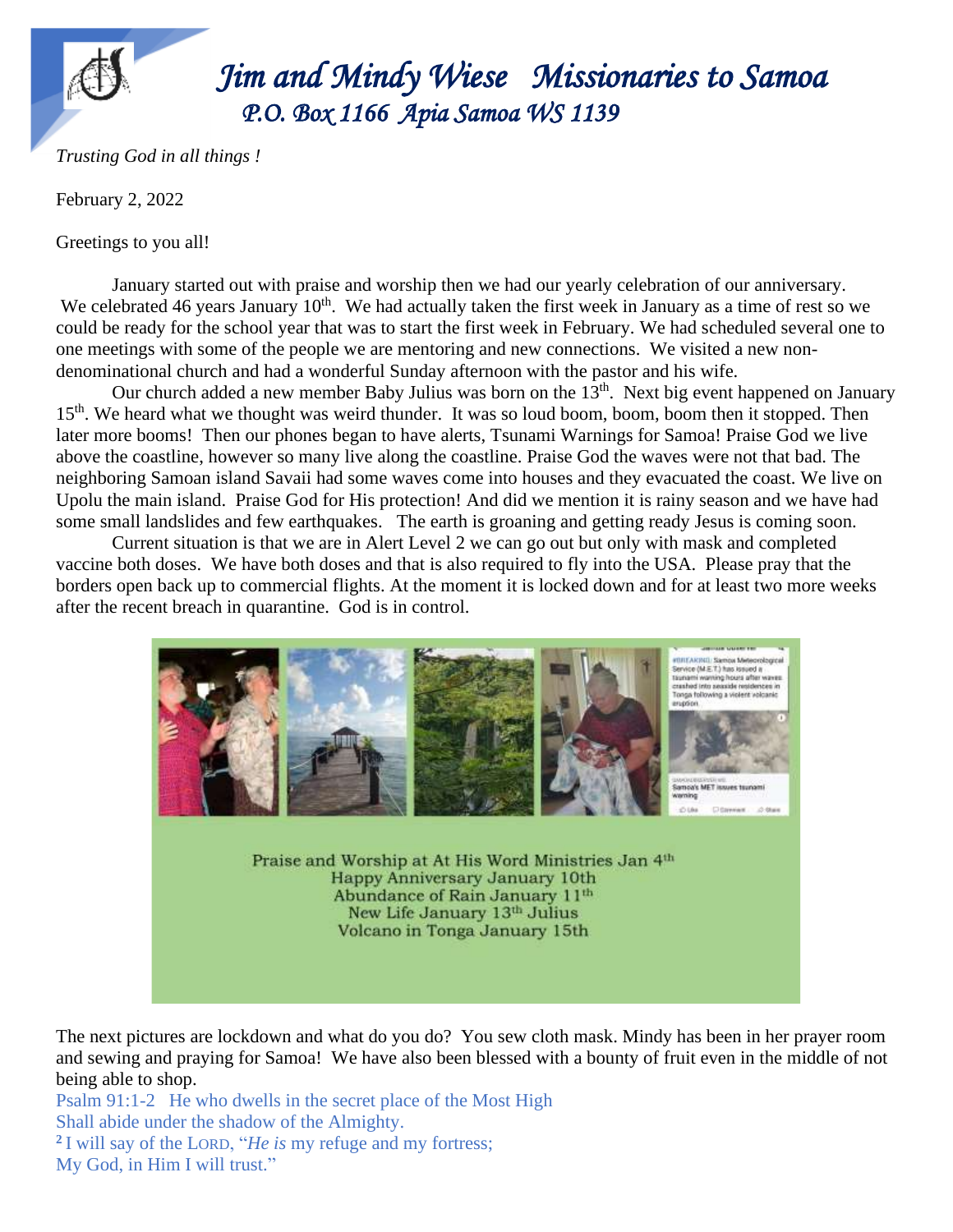



LOCKDOWN BOUNTY AND SEWING! WE FINALLY GOT OUT !

Please continue to pray for us as we move forward in what God has called us to. The new year will bring new relationships and opportunities to share the gospel. We will continue to do Jesus! Shoes and Balloons.